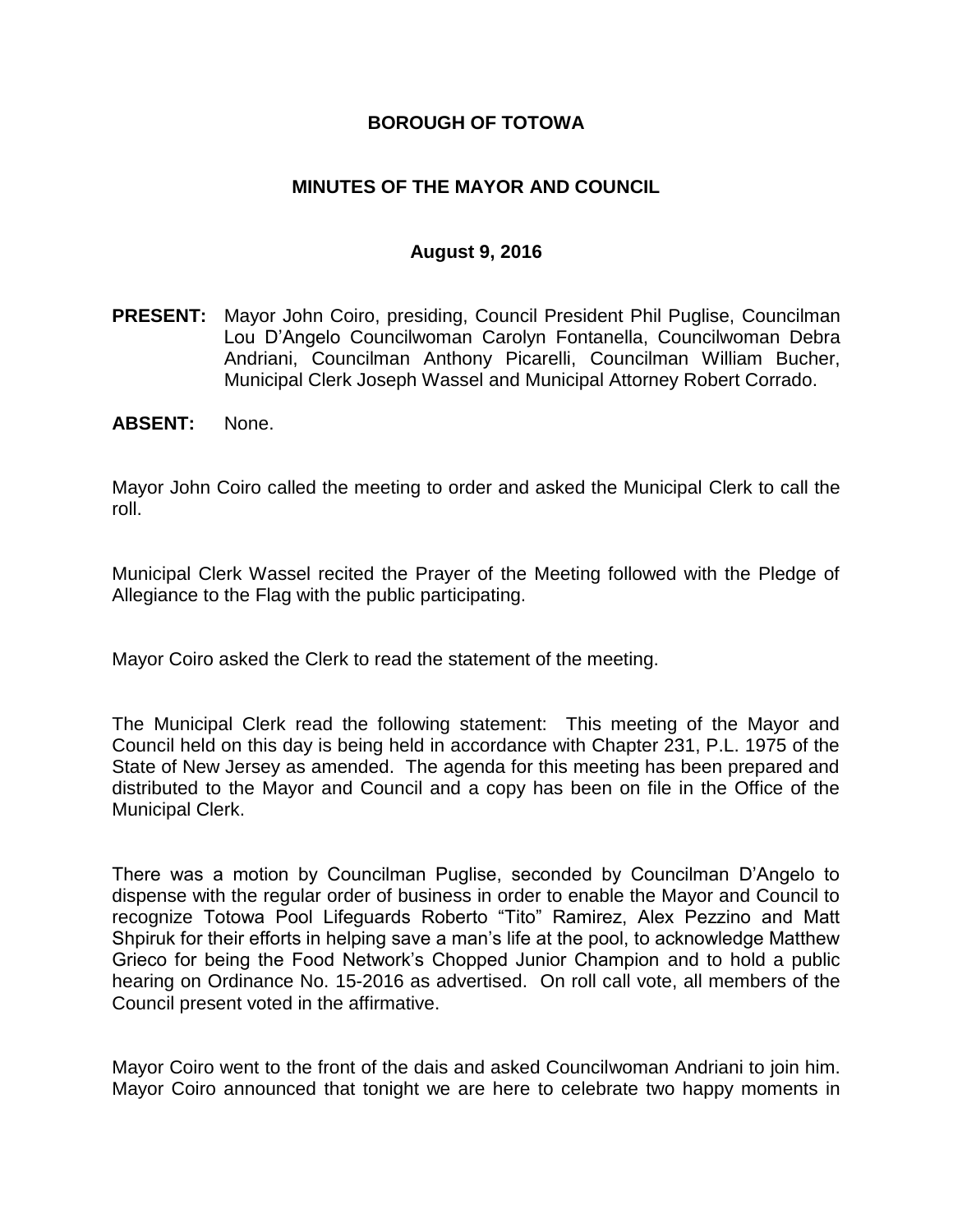Totowa by first recognizing our Lifeguards who saved a man's life and then to acknowledge a resident who is the Chopped Junior Champion.

Mayor Coiro began by declaring that we are very humbled and truly honored and proud of Lifeguards Roberto "Tito" Ramirez, Alex Pezzino and Matt Shpiruk who are true heroes for their efforts in saving a man's life at the Totowa Pool on Sunday, July 24<sup>th</sup>. Councilwoman Andriani reiterated the Mayor's comments and how proud and grateful we are for your professionalism. Councilwoman Andriani also called up Pool Manager Nicole Melissant who communicated some words of praise. Jonathan Mancinelli, son of Board of Recreation Director John Mancinelli then came to the dais and read a prepared statement from his father who was on vacation. Mayor Coiro then read the Certificate of Recognition, called up both Roberto and Alex (Matt was also on vacation and not present) and presented them with their Certificates.

Mayor Coiro then asked Councilwoman Fontanella to join him in front of the dais and called Matthew Grieco up to receive his Proclamation. Mayor Coiro remarked that he didn't know how many people in the audience watch Chopped Junior, but said that he does and we are very proud that our resident Matthew has been crowned Chopped Junior Champion. Mayor Coiro also declared that Matthew was recently at one of our other meetings to be recognized as part of the Totowa Orioles Little League Baseball Champs. Mayor Coiro then read some excerpts from the following Proclamation and presented it to Matthew. Councilwoman Fontanella then asked Matthew to put on his Chef's jacket and then presented him with a special Chef's Hat and congratulated him.

## PROCLAMATION IN HONOR OF MATTHEW GRIECO

WHEREAS, Matthew Grieco was born on May 31, 2004 and has been a resident of the Borough of Totowa since the age of 3 and currently resides with his Mother Nelly, Stepfather Marco and sister Isabella; and

WHEREAS, Matt is a student at Washington Park School and is active in sports playing basketball and baseball; and

WHEREAS, Matt showed an interest in cooking at an early age and in August of 2015, he asked his parents if he could apply to be a participant on the Food Network's Chopped Junior competition show; and

WHEREAS, Matt went through a series of Skype interviews and was invited to compete on a special Father's Day episode entitled "Dinner for Dad" because of the very special relationship he has with his Stepfather Marco; and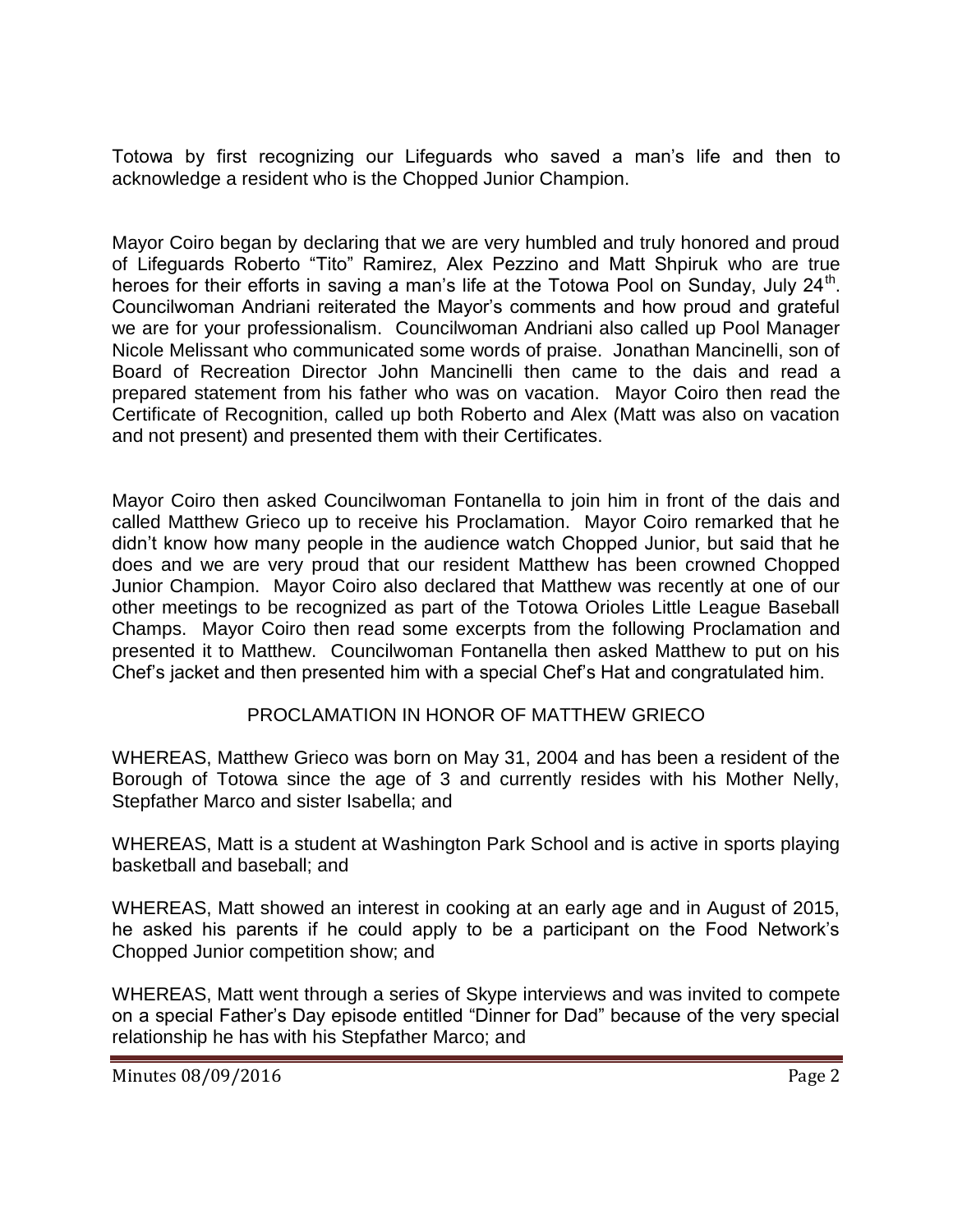WHEREAS, during the competition, Matt was tasked with creating dishes that a Dad would love and with the ingredients he was given, he made double deep-fried buffalo wings with a tomato and blue cheese sauce, a bacon cheeseburger with creamed spinach and a mini pear pie with a graham cracker crust and pistachio ice cream; and

WHEREAS, Matt won the competition earning him the title of "Chopped Junior Champion and grand prize of \$10,000.00; and

WHEREAS, Matt loves cooking and hopes to one day take over the family luncheonette business or open his own luncheonette in New York or California.

NOW, THEREFORE, BE IT PROCLAIMED that the Mayor and Council of the Borough of Totowa, County of Passaic and State of New Jersey do hereby give special recognition to Matthew Grieco for his dedication and commitment that led him to be named "Chopped Junior Champion".

BE IT FURTHER PROCLAIMED that the Mayor and Council congratulate Matthew Grieco on obtaining this prestigious honor.

BE IT FURTHER PROCLAIMED that this Proclamation be made a part of the permanent records of the Borough of Totowa and that a copy of said Proclamation be presented to Matthew Grieco and his family.

Mayor Coiro announced that there would be a short recess. Pictures were taken.

Municipal Clerk Wassel announced that Ordinance No. 15-2016 has been advertised for public hearing for Tuesday, August 9, 2016.

Municipal Clerk Wassel read the legal notice and the title of Ordinance No. 15-2016.

There was a motion by Councilman Puglise, seconded by Councilman D'Angelo to open the public hearing. On roll call vote, all members of the Council present voted in the affirmative.

Mayor Coiro asked if any citizens wished to be heard on Ordinance No. 15-2016.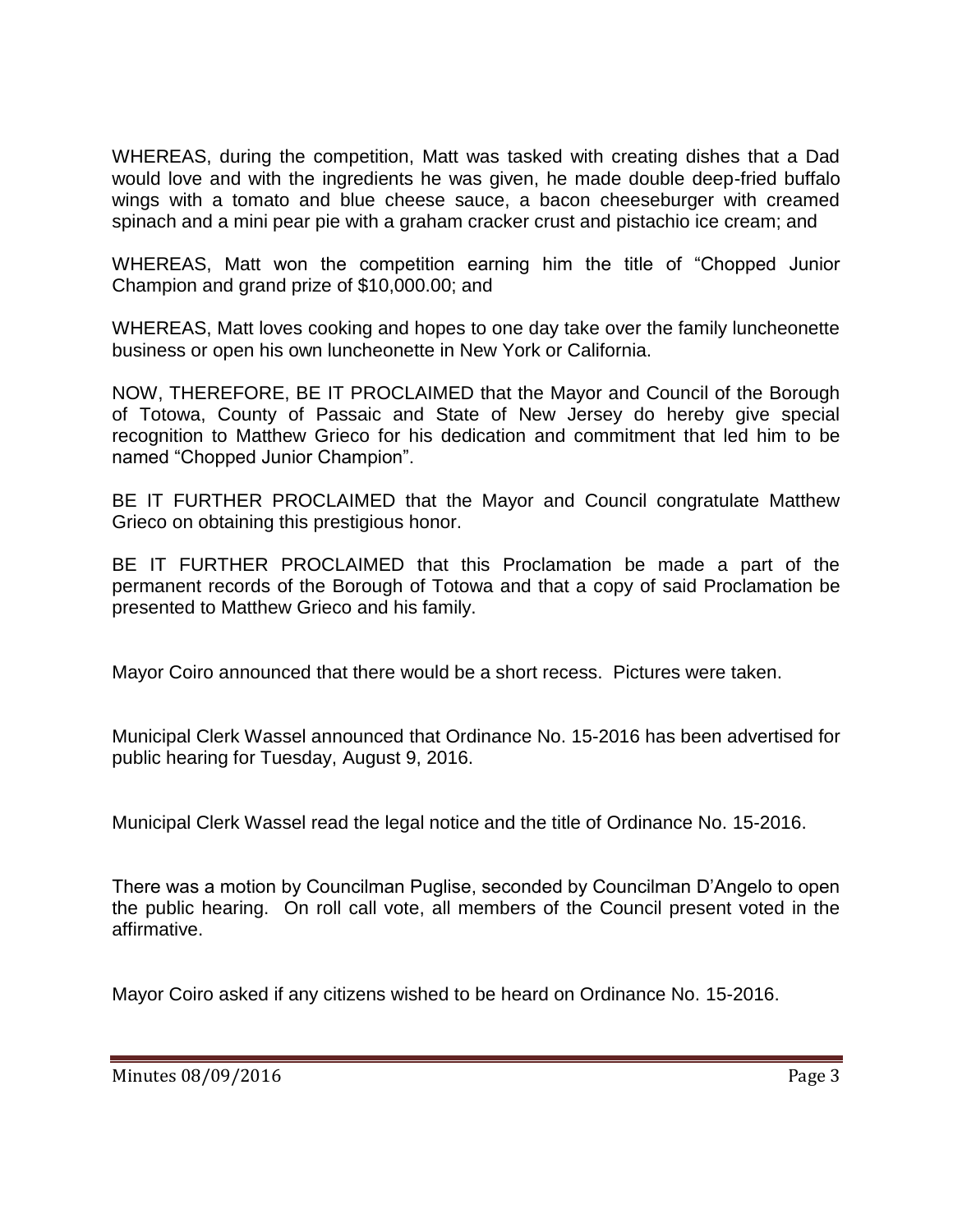CITIZENS HEARD:

There were no citizens who wished to be heard.

There was a motion by Councilman Puglise, seconded by Councilman D'Angelo to close the public hearing. On roll call vote, all members of the Council present voted in the affirmative.

Municipal Clerk Wassel read Ordinance No. 15-2016 by title:

# **ORDINANCE NO. 15-2016**

#### **AN ORDINANCE TO AMEND THE CODE OF THE BOROUGH OF TOTOWA CHAPTER 398 ENTITLED "VEHICLES AND TRAFFIC", ARTICLE II, "PARKING", SECTION 11, "HANDICAPPED PARKING" AND ARTICLE XII, "SCHEDULES", SECTION 65, "SCHEDULE XVIII: HANDICAPPED PARKING"**

There was a motion by Councilman Puglise, seconded by Councilman D'Angelo to adopt Ordinance No. 15-2016 on second and final reading. On roll call vote, all members of the Council present voted in the affirmative.

There was a motion by Councilman Puglise, seconded by Councilman D'Angelo to revert to the regular order of business. On roll call vote, all members of the Council present voted in the affirmative.

Mayor Coiro asked if any members of the Council, the Municipal Clerk or the Municipal Attorney wished to address the Council.

There were no reports.

CITIZENS HEARD:

There were no citizens who wished to be heard.

Minutes 08/09/2016 **Page 4**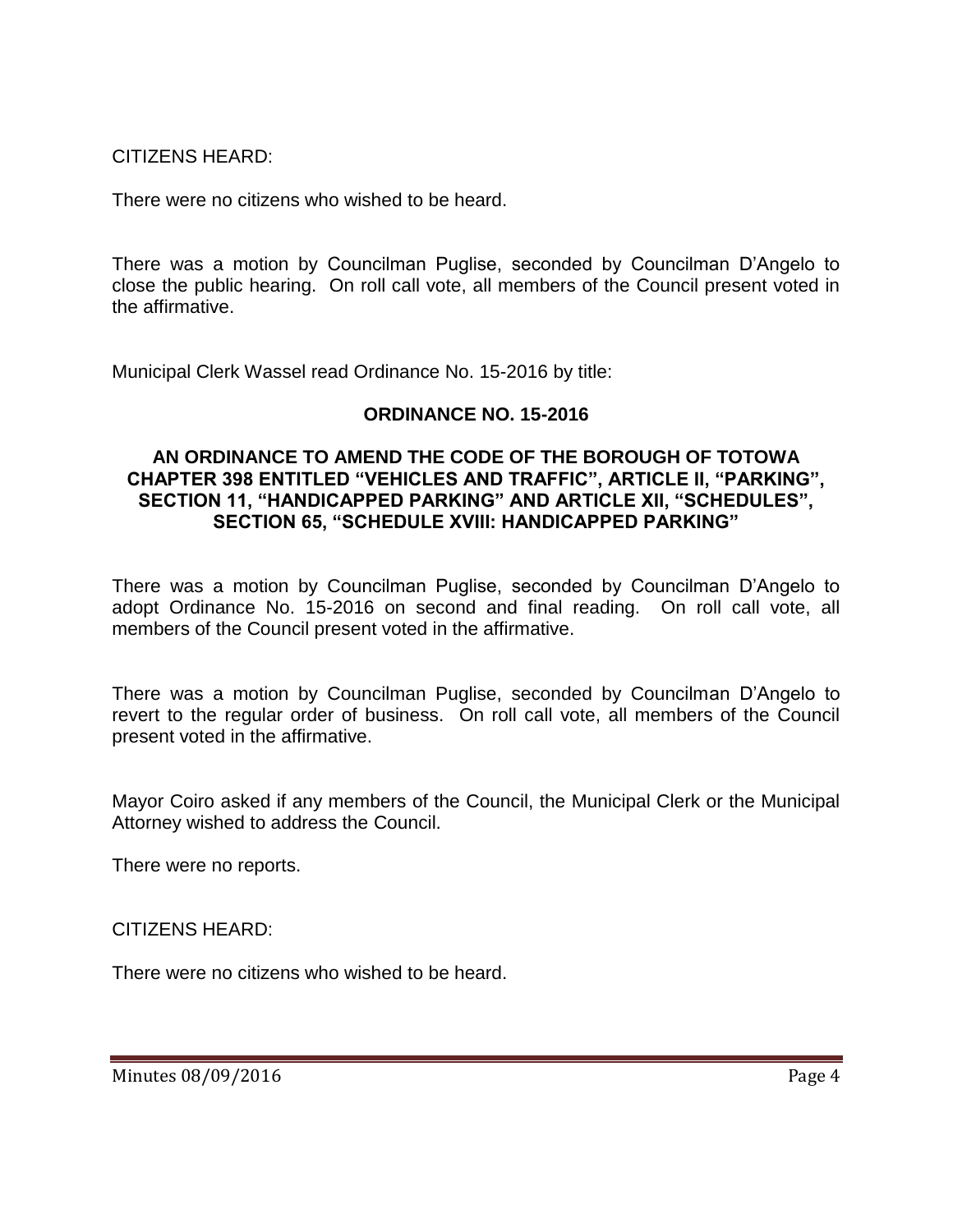There was a motion by Councilwoman Fontanella, seconded by Councilwoman Andriani to approve the Minutes of the Mayor and Council for the meeting of July 26, 2016. On roll call vote, all members of the Council present voted in the affirmative. Councilman Puglise and Councilman D'Angelo abstained from the voting.

### COMMITTEE ON FINANCE:

There was a motion by Councilman Picarelli, seconded by Councilman D'Angelo to approve Resolution No. 2016-17 for the payment of bills. On roll call vote, all members of the Council present voted in the affirmative.

### COMMITTEE ON PUBLIC SAFETY:

There was a motion by Councilman Puglise, seconded by Councilwoman Fontanella to approve a grade increase for Patrolman Joseph Flynn, Patrolman Douglas Spinella and Patrolman Thomas Bevacqua from Grade 4 to Grade 3. On roll call vote, all members of the Council present voted in the affirmative.

Public Safety Committee Chairman, Councilman Puglise stated that after conferring with Police Chief Robert Coyle and reviewing the personnel files, the Committee recommends that Sergeant Brian Mulroony and Sergeant George DiPasquale be promoted to the rank of Lieutenant and that Detective-Patrolman Carmen Veneziano and Patrolman Joseph Tomasello be promoted to the rank of Sergeant.

There was a motion by Councilman Puglise, seconded by Councilwoman Fontanella to accept the recommendations and promote Sergeant Brian Mulroony and Sergeant George DiPasquale to the rank of Lieutenant and Detective-Patrolman Carmen Veneziano and Patrolman Joseph Tomasello to the rank of Sergeant. On roll call vote, all members of the Council present voted in the affirmative. Councilman Bucher abstained from the voting.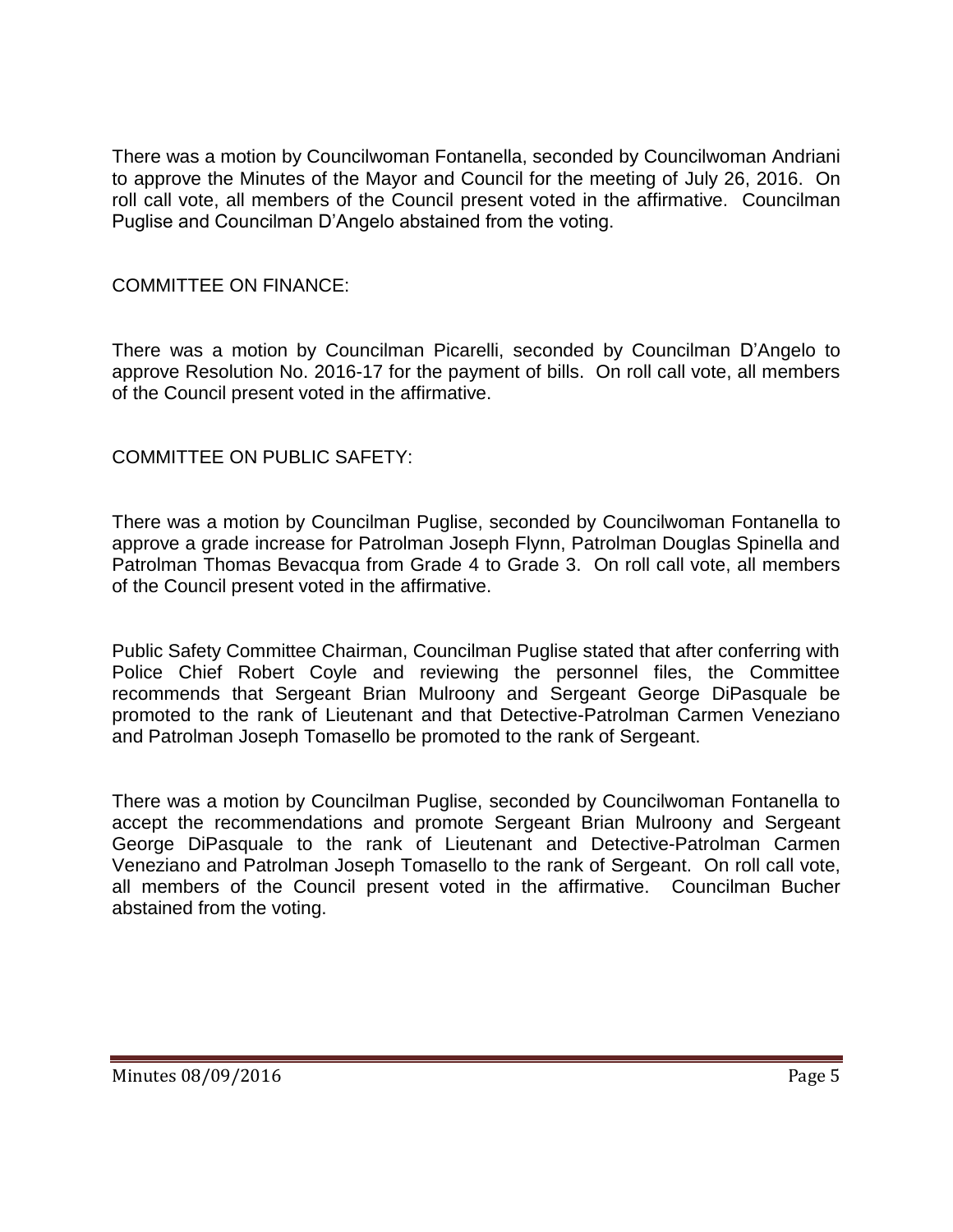# MAYOR'S APPOINTMENT

I, Mayor John Coiro, with the advice and consent of the Council do hereby promote Sergeant Brian Mulroony and Sergeant George DiPasquale to the rank of Lieutenant in the Borough of Totowa Police Department, effective with their swearing in ceremony on August 23, 2016.

# MAYOR'S APPOINTMENT

I, Mayor John Coiro, with the advice and consent of the Council do hereby promote Detective-Patrolman Carmen Veneziano and Patrolman Joseph Tomasello to the rank of Sergeant in the Borough of Totowa Police Department, effective with their swearing in ceremony on August 23, 2016.

There was a motion by Councilman Puglise, seconded by Councilwoman Fontanella to confirm the promotions. On roll call vote, all members of the Council present voted in the affirmative. Councilman Bucher abstained from the voting.

COMMITTEE ON PUBLIC WORKS:

Upon the recommendation of DPW Superintendent Jim Niland, there was a motion by Councilman D'Angelo, seconded by Councilman Puglise to approve a grade increase for DPW Laborer Bernard Sivik from Grade 1-C to Grade 1-B. On roll call vote, all members of the Council present voted in the affirmative.

COMMITTEE ON ENGINEERING & PUBLIC PROPERTY:

A letter was received from the Totowa Seniors requesting permission to use the Municipal Parking Lot from September 26 – 29, 2016 for a trip to Wildwood. There was a motion by Councilwoman Fontanella, seconded by Councilwoman Andriani to grant permission. On roll call vote, all members of the Council present voted in the affirmative.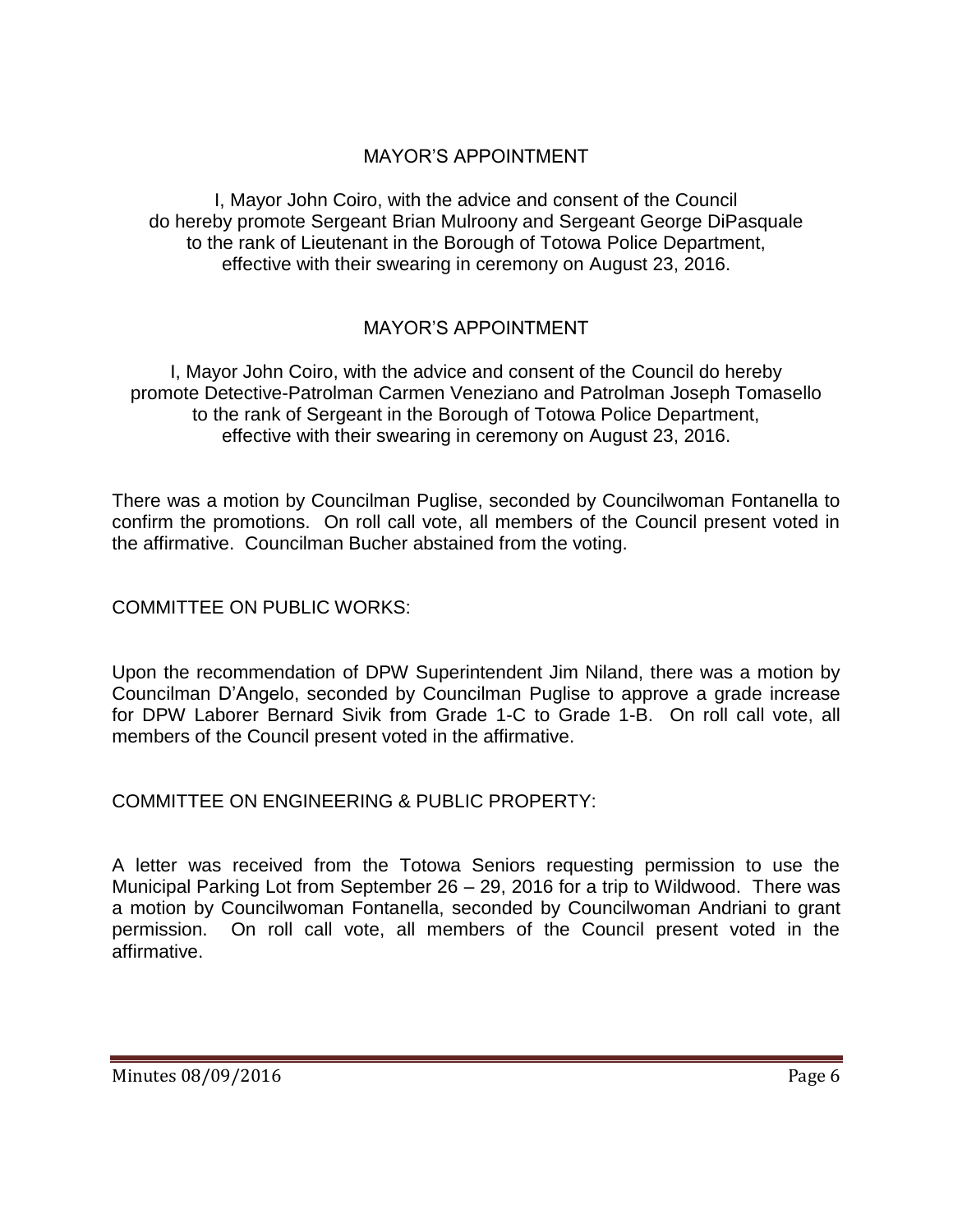A letter was received from Dr. Gryzmolowicz of Premier Dental Care requesting permission to have a Breast Cancer Awareness walk on a Sunday in October. There was a motion by Councilwoman Fontanella, seconded by Councilwoman Andriani to approve their request. On roll call vote, all members of the Council present voted in the affirmative.

## COMMITTEE ON LIAISON & INSPECTION:

There was a motion by Councilwoman Andriani, seconded by Councilman Bucher to adopt the following Resolution Of The Borough Of Totowa Authorizing The Issuance Of A Request For Proposals For The Development Of The Former North Jersey Developmental Center. On roll call vote, all members of the Council present voted in the affirmative.

# RESOLUTION NO. 121-2016

## RESOLUTION OF THE BOROUGH OF TOTOWA AUTHORIZING THE ISSUANCE OF A REQUEST FOR PROPOSALS FOR THE DEVELOPMENT OF THE FORMER NORTH JERSEY DEVELOPMENTAL CENTER

WHEREAS, the municipal council of the Borough of Totowa (the "Borough Council"), in the County of Passaic, State of New Jersey (the "Borough"), a public body corporate and politic of the State of New Jersey (the "State"), is authorized pursuant to the Local Redevelopment and Housing Law, N.J.S.A. 40A:12A-1 et seq. (the "Redevelopment Law"), to determine whether certain parcels of land within the Borough constitute an area in need of rehabilitation and/or an area in need of redevelopment; and

WHEREAS, on August 25, 2015, the Borough Council adopted a resolution authorizing and directing the planning board of the Borough (the "Planning Board") to conduct an investigation of the property commonly known on the Borough tax map as Block 154, Lot 19 (Block 154, Lot 19 and Block 154.01, Lot 1 on the tax assessment records) (hereinafter the "Study Area"), to determine whether the Study Area meets the criteria set forth in the Redevelopment Law, specifically N.J.S.A*.* 40A:12A-5, and should be designated as an area in need of redevelopment, which designation would authorize the Borough Council to use all those powers permitted by the Redevelopment Law, other than the power of eminent domain; and

WHEREAS, on February 23, 2016 the Borough Council adopted an ordinance approving a redevelopment plan ("Redevelopment Plan") for the Study Area; and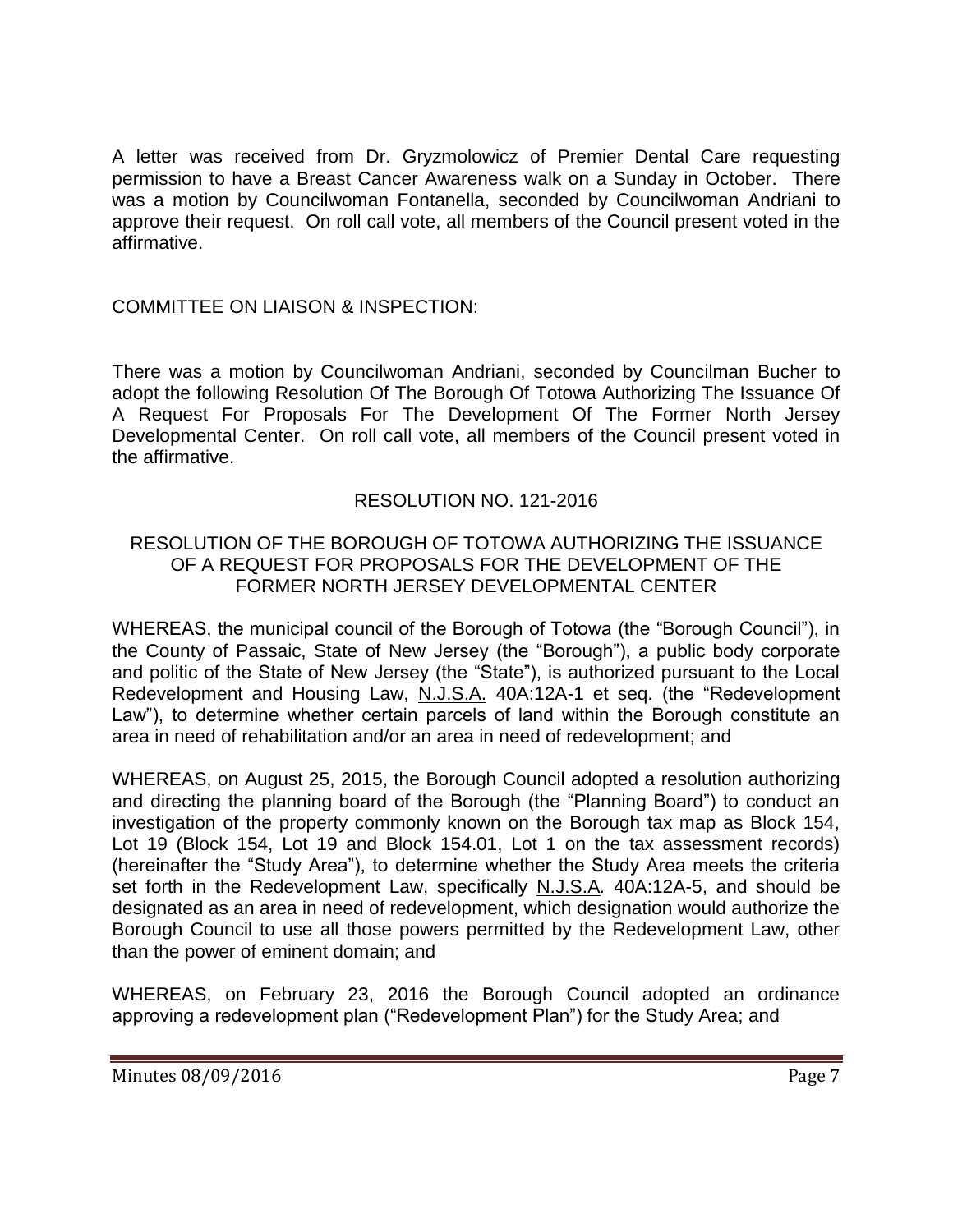WHEREAS, the Borough desires to explore the potential redevelopment of the publiclyowned former North Jersey Developmental Center; and

WHEREAS, toward that end, the Borough desires to prepare and circulate a Request for Proposals ("RFP") for the purpose of identifying prospective redevelopers and potential uses, in addition to or instead of, the potential permitted land uses of the Study Area.

NOW, THEREFORE, BE IT RESOLVED, that the Mayor and Council of the Borough of Totowa, County of Passaic, State of New Jersey do hereby authorize the following:

1. The aforementioned recitals are incorporated herein as though fully set forth at length.

2. The Mayor, Council members and any necessary professional advisors or counsel are authorized and directed to prepare and circulate, in coordination with the Borough, the RFP in substantially the same form as that on file with the Municipal Clerk with such additions, deletions and/or modifications as the Mayor deems appropriate.

3. This resolution shall take effect immediately.

COMMITTEE ON LEGISLATION & ORDINANCES:

There was a motion by Councilman Bucher, seconded by Councilman Picarelli to approve an Application For Special Permit For Social Affair from the State Of New Jersey Division Of Alcoholic Beverage Control for the Totowa Borough Republican Club for Sunday, September 11, 2016 from 12:00 – 8:00 p.m. to be held at the recreational areas at The PAL. On roll call vote, all members of the Council present voted in the affirmative.

There was a motion by Councilman Bucher, seconded by Councilman Picarelli to approve Bingo License Application No. 1946 for the Mental Health Clinic of Passaic for a Bingo night to be held on September 25, 2016 at the Totowa PAL. On roll call vote, all members of the Council present voted in the affirmative.